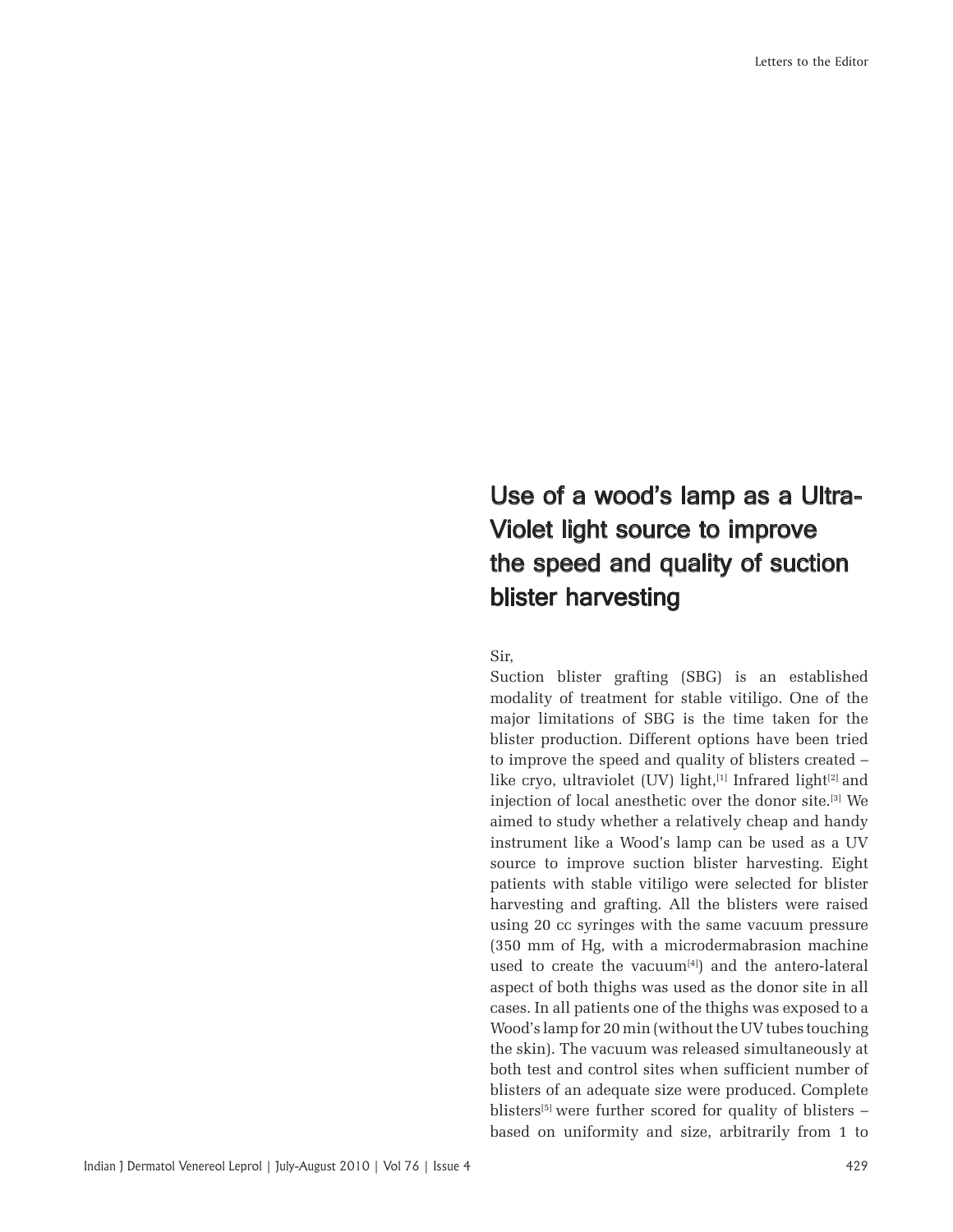3. Suction blisters were attempted to be raised at 58 sites, eight sites did not produce any blistering (three irradiated and five non-irradiated sites), of the rest, complete blisters were formed in 37 sites of which 24 were from the UV-irradiated site while 13 were from the non-irradiated site. For the blister quality -65 points were obtained for the irradiated sites (average 2.7), and 30 points for non-irradiated sites (average 2.3). Another interesting incidental observation was that time taken for uniform pigmentation in the recipient site was lesser for sites in which the graft was taken from the irradiated sites only. (This was only a casual observation as we found complete pigmentation within two months in at least two cases where the graft used was only from the irradiated site. We agree that it might have been only coincidental). A Wood's lamp, we suggest, might be a handy and effective modality to speed up blister formation as well as to improve the quality of the formed blisters.

One of the major limitations of SBG for vitiligo is the time taken for blister formation. The patient has to remain with the suction syringes/cups kept on for at least 2-3 h. Various methods have been tried in the past to reduce the time taken for blister formation. Hanafusa *et al*, have reported that the injection of local anesthetic sub-epidermally can not only reduce the blister production time but also ensures that the patient feels much more comfortable and pain-free. The injection of local anesthetic in the blister site is routinely done in most centers, though the site is often not sub-epidermal.[3] According to Gupta *et al,* the Suction Blister Induction Time (SBIT) is directly proportional to the diameter of the suction syringe. The other important factors mentioned in their article include – the site of the suction blister, age of the subject, amount of vacuum created, temperature, intradermal injection of saline, corticosteroid-induced atrophy, and pretreatment of the site with PUVA (Psoralens with Ultra-Violet-A). Use of 10 or 20-ml syringes as suction cups and 300 mmHg pressure were considered optimum by Gupta *et al.*[1] As mentioned earlier, in our study too temperature might have had a role as all the patients felt some amount of heat when Wood's lamp was applied. Laxmisha *et al*, have interestingly mentioned the use of an infrared lamp for improving SBIT. Possibly here too heat might have played a role.[2]

UV irradiation is known to result in marked changes in skin connective tissue, such as degeneration of collagen, and abnormal elastosis. The mechanism of connective tissue damage and blister formation by UV has not been clarified in detail. Both both UVB and PUVA increase the levels of gelatinases in human skin which might have a role in inducing secondary connective tissue damage and blistering.[6]

The incidental finding of better pigmentation we mentioned in our study might possibly be explained by the Immediate Pigment Darkening (IPD) induced by UV light. When human skin is irradiated with UV radiation (340-400 nm) there is an immediate pigment response, termed Immediate Pigment Darkening (IPD). Proposed mechanisms of IPD are controversial. They include photooxidation of "premelanin," changes in the distribution pattern of microfilaments and microtubules, movement of melanosomes to melanocyte dendrites, increased transfer of melanosomes to keratinocytes, and changes in the melanosome distribution pattern in keratinocytes.[7,8] Could it be that UV exposure may thus actually increase the yield in terms of melanin production over the recipient site?

Wood's lamp was used basically because it is a cheap and handy device (compared to something like Narrow B and UV-B tubes). The only aim was to study whether something cheap and handy like Wood's lamp can actually help in improving suction blister harvesting.

The major limitation of the study, apart from being a pilot study, is that we could not rule out the effect of heat, which all patients had felt when they were exposed to Wood's lamp, which itself might have contributed to improving blister formation.

## Feroze Kaliyadan, S. Venkitakrishnan, Jayasree Manoj

Department of Dermatology, Amrita Institute of Medical Sciences, Kochi, Kerala, India

**Address for correspondence:** Dr Feroze Kaliyadan, Department of Dermatology, Amrita Institute of Medical Sciences, Kochi, Kerala – 26, India. E-mail: ferozkal@hotmail.com

DOI: 10.4103/0378-6323.66603 -

## **REFERENCES**

- 1. Gupta S, Kumar B. Suction blister induction time: 15 minutes or 150 minutes? Dermatol Surg 2000;26:754-6.
- 2. Laxmisha C, Babu A, Mohan Thappa D. Letter: Infrared lamps for faster suction blister induction. Dermatol Surg 2006;32:1111-2.